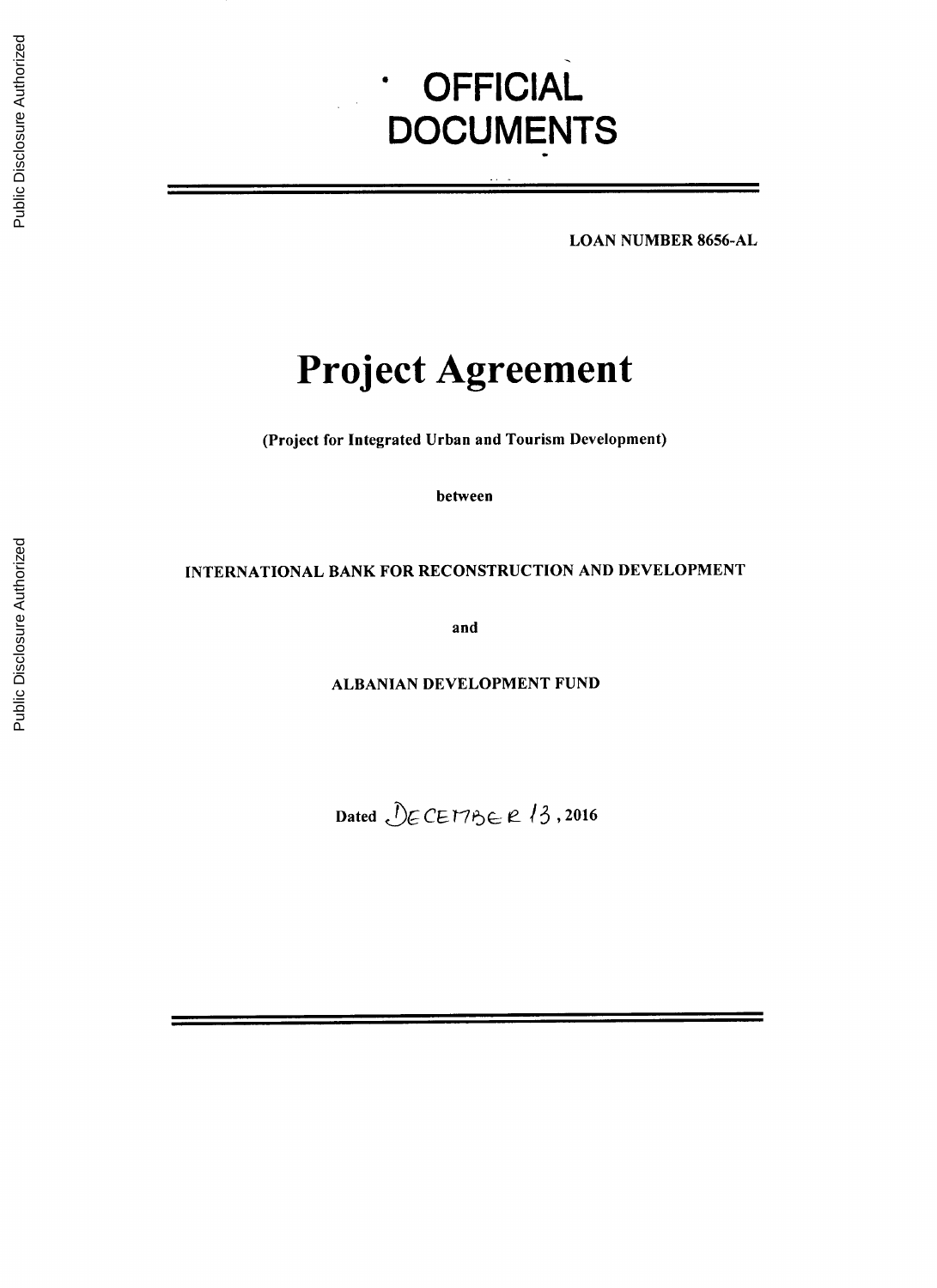## **LOAN NUMBER 8656-AL**

## **PROJECT AGREEMENT**

Agreement dated  $Decem$  be $13$ , 2016, entered into between **INTERNATIONAL** BANK FOR **RECONSTRUCTION AND DEVELOPMENT** ("Bank") and **ALBANIAN DEVELOPMENT FUND** ("Project Implementing Entity") ("Project Agreement") in connection with the Loan Agreement ("Loan Agreement") of same date between Republic of Albania ("Borrower") and the Bank. The Bank and the Project Implementing Entity hereby agree as follows:

#### **ARTICLE I - GENERAL CONDITIONS;** DEFINITIONS

- **1.01.** The General Conditions (as defined in the Appendix to the Loan Agreement) constitute an integral part of this Agreement.
- 1.02. Unless the context requires otherwise, the capitalized terms used in this Agreement have the meanings ascribed to them in the Loan Agreement or the General Conditions.

## **ARTICLE II - PROJECT**

- 2.01. The Project Implementing Entity declares its commitment to the objectives of the Project. To this end, the Project Implementing Entity shall carry out the Project in accordance with the provisions of Article V of the General Conditions, and shall provide, promptly as needed, the funds, facilities, services and other resources required for the Project.
- 2.02. Without limitation upon the provisions of Section 2.01 of this Agreement, and except as the Bank and the Borrower shall otherwise agree, the Project Implementing Entity shall carry out the Project in accordance with the provisions of the Schedule to this Agreement.

## **ARTICLE III - REPRESENTATIVE; ADDRESSES**

- **3.01.** The Project Implementing Entity's Representative is its Executive Director.
- **3.03** The Bank's Address is:

International Bank for Reconstruction and Development **1818** H Street, NW Washington, **DC** 20433 United States of America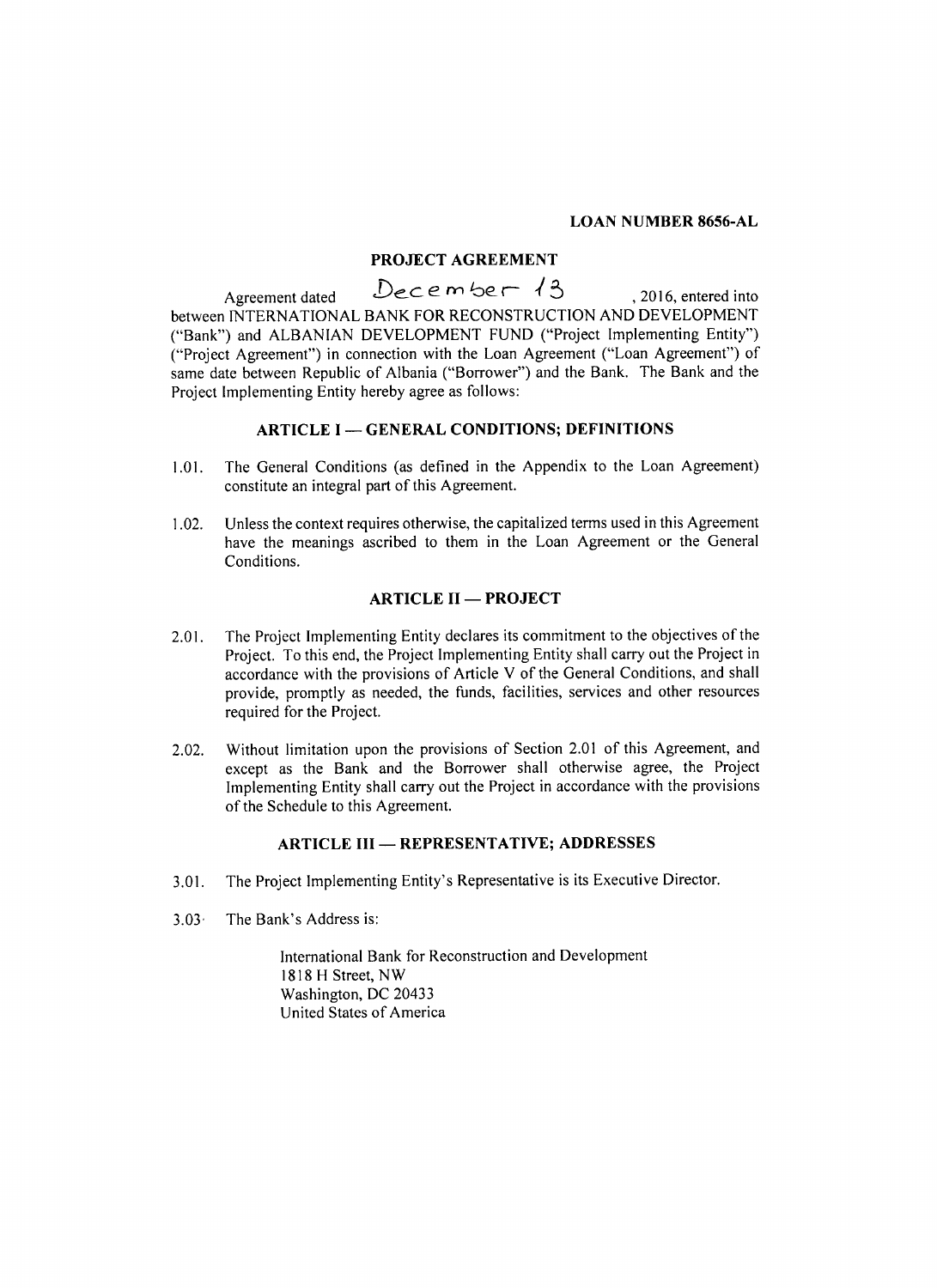-2-

Telex: Facsimile:

248423(MCI) or **1-202-477-6391** 64145(MCI)

3.04 The Project Implementing Entity's Address is:

Albanian Development Fund Rruga Sami Frasheri No. **10** Tirana, Albania

Facsimile:

**355** 4 **234885**

AGREED at Tirana, Republic of Albania, as of the day and year first above written.

| INTERNATIONAL BANK FOR         |
|--------------------------------|
| RECONSTRUCTION AND DEVELOPMENT |

| Takse<br>By:              |                            |
|---------------------------|----------------------------|
|                           | Authorized Representative  |
|                           | Name: <i>IAHSEEN</i> SAYEO |
|                           | Title: COUNTRY MANAGER     |
|                           |                            |
| ALBANIAN DEVELOPMENT FUND |                            |
|                           |                            |
| By:                       |                            |
|                           | Authorized Representative  |
| Name:                     | BENET BECI                 |
| Title:                    | ECOPTUE DIRECTOR           |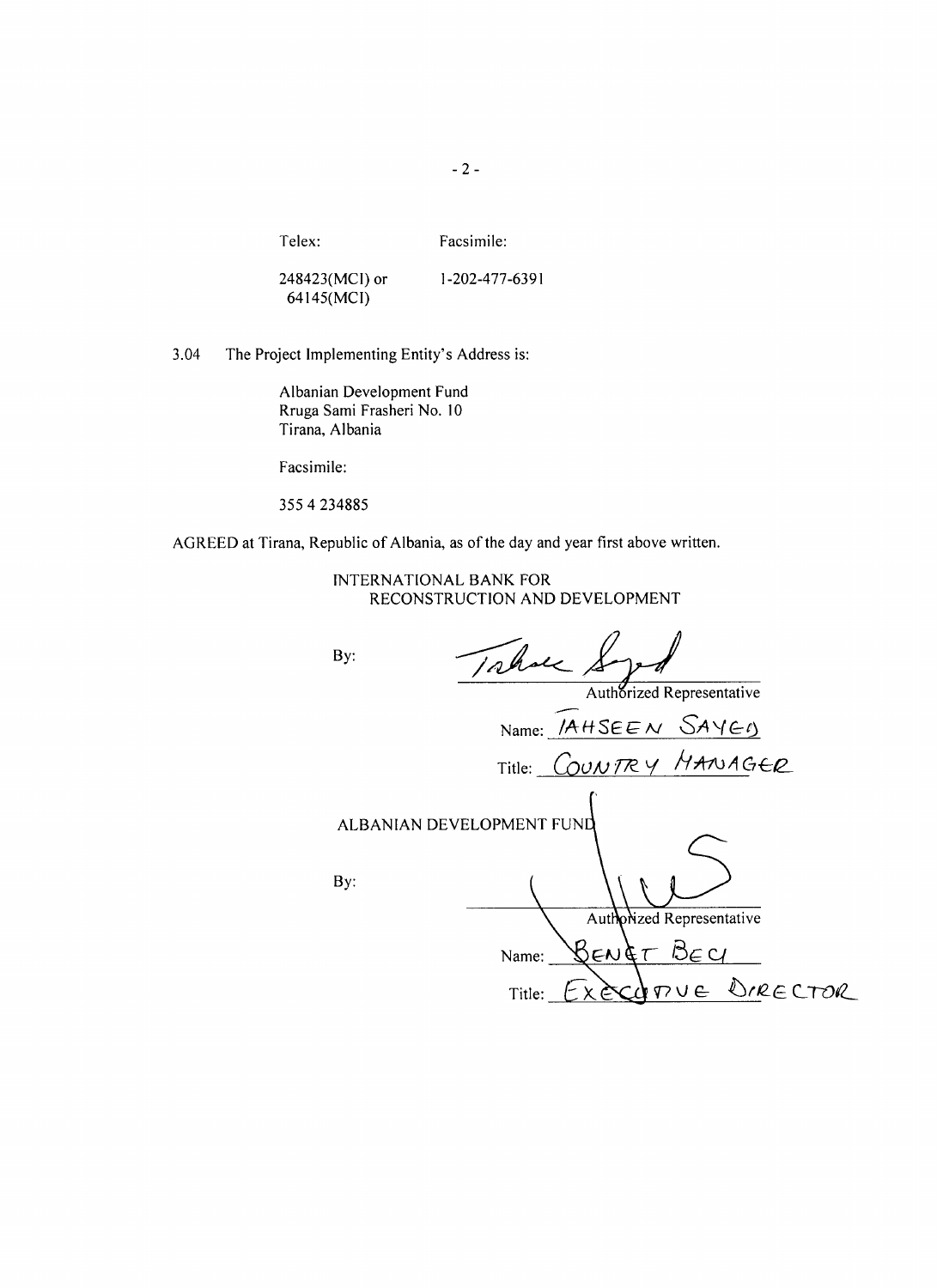## **SCHEDULE**

## **Execution of the Project**

#### **Section I. Implementation Arrangements**

#### **A. Institutional Arrangements**

- 1. The Project Implementing Entity shall:
	- (a) Maintain, throughout the implementation of the Project, its key staff comprising a Project manager, an architect, an engineer, a financial management specialist, a procurement specialist, a citizen engagement specialist, an environmental specialist, and a social specialist, all with experience, qualifications, responsibilities and resources satisfactory to the Bank.
	- **(b)** carry out Project implementation including financial management, procurement and contract management.

*PCU*

2. The Project Implementing Entity shall liaise with the **PCU** on the **PCU** responsibilities in connection with overseeing the coordination of the Selected Municipalities' and Participating Central Government Agencies' technical inputs.

#### *Project Steering Committee*

**3.** The Project Implementing Entity shall coordinate with the **PSC** on the PSC's responsibilities in connection with the resolution of bottlenecks emerging during Project implementation, as well as on facilitating exchange of information among the main government agencies involved in Project implementation with the Selected Municipalities.

#### B. **Implementation Arrangements**

- 1 **.** *Project Operations Manual*
	- (a) The Project Implementing Entity shall prepare and adopt a Project Operations Manual, in form and substance satisfactory to the Bank, and thereafter, implement the Project in accordance with the Project Operations Manual.
	- **(b)** Except as the Borrower, through MoUD, and the Bank may otherwise agree in writing, the Project Implementing Entity shall not abrogate,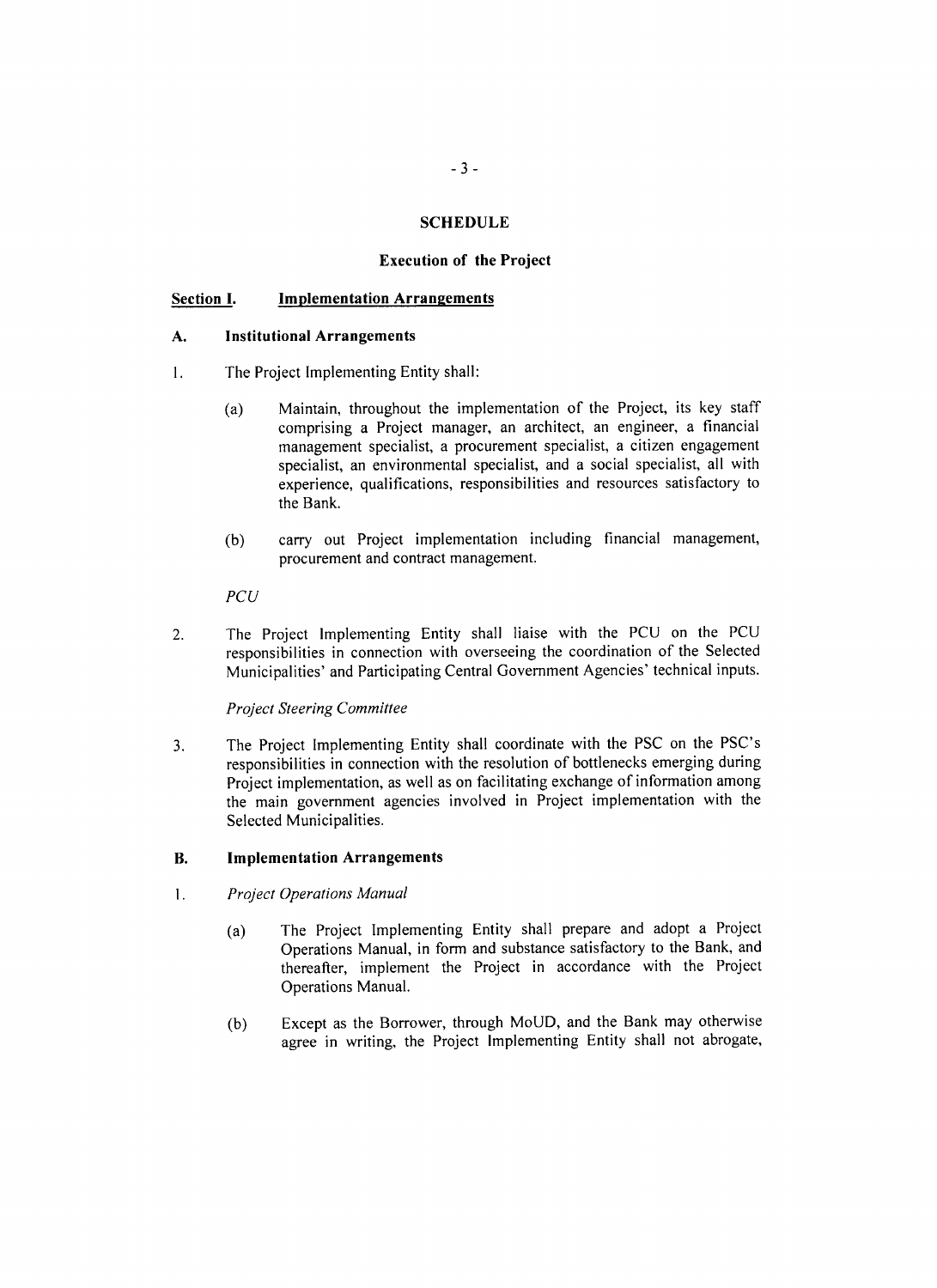amend, suspend, waive or otherwise fail to enforce the Project Operations Manual, or any provision thereof.

- **(c)** In the event of any inconsistency between the provisions of the Project Operations Manual and the provisions of this Agreement, the provision of this Agreement shall prevail.
- 2. *Cooperation Agreement*
	- (i) In implementing Parts **1,** 2 and **3** of the Project, the Project Implementing Entity shall enter into an agreement ("Cooperation Agreement" **)** with each Selected Municipality or a Participating Central Government Agency on terms and conditions approved **by** the Bank, which shall include the Selected Municipality's or Participating Central Government Agency's obligations to:
		- (a) operate and maintain rehabilitated assets in accordance with agreed standards;
		- **(b)** review and comment on technical reports and deliverable;
		- **(c)** monitor and oversee works undertaken in the municipality;
		- **(d)** obtain any required approvals from the relevant municipal authorities;
		- (e) hold periodic citizen engagement meetings and share information on project goals, benefits and implementation progress;
		- **(f)** disseminate and address feedback from community as well as grievance redress mechanisms;
		- **(g)** ensure participation of women in all community engagement processes;
		- (h) obtain the cooperation of the tourism and culture directorates to facilitate the establishment of the Destination Management Entities; and
		- (i) participate as requested **by** the PIE on tender committees.
	- (ii) In the event of any inconsistency between the provisions of the Cooperation Agreement and this Agreement and the provisions of the Loan Agreement, the provision of the Loan Agreement shall prevail.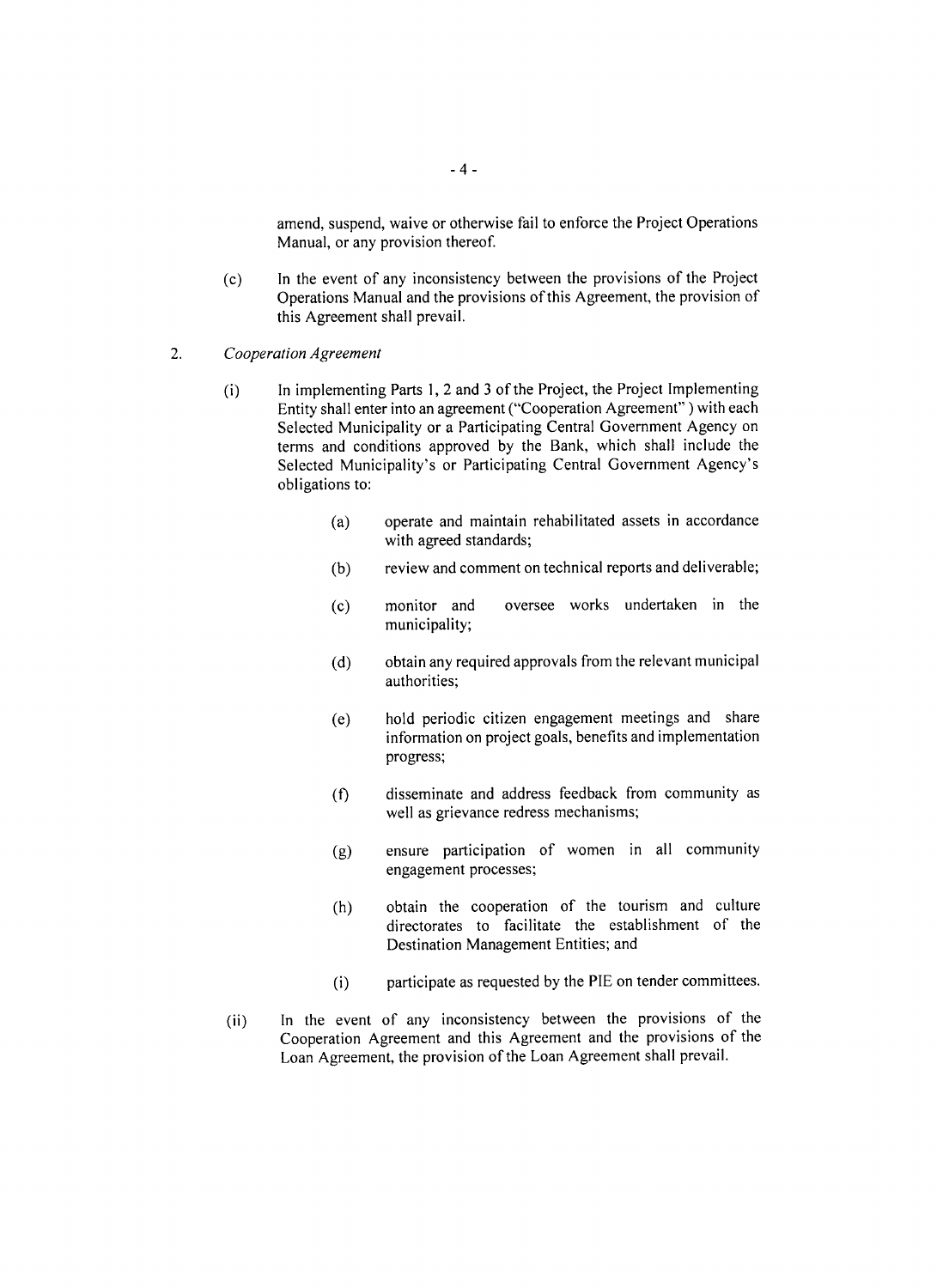## **C. Subsidiary Agreement**

- 1. To facilitate the carrying out of the Project, the Project Implementing Entity shall receive the proceeds of the Loan from the Borrower on a grant basis under a subsidiary agreement (Subsidiary Agreement) between the Borrower and the Project Implementing Entity, under terms and conditions approved **by** the Bank.
- 2. The Project Implementing Entity shall exercise its rights and carry out its obligations under the Subsidiary Agreement in such manner as to protect the interests of the Borrower and the Bank, and to accomplish the purposes of the Loan. Except as the Bank shall otherwise agree, the Project Implementing Entity shall not assign, amend, abrogate or waive the Subsidiary Agreement or any of its provisions.

## **D.** Anti-Corruption

The Project Implementing Entity shall ensure that the Project is carried out in accordance with the provisions of the Anti-Corruption Guidelines.

## **E.** Safeguards

- 1. In order to ensure the proper implementation of the Project in an environmentally and socially sound manner, the Project Implementing Entity shall:
	- (a) carry out the Project in accordance with the Safeguards Instruments for the Project;
	- **(b)** prior to carrying out any works under the Project, prepare site-specific EMPs in accordance with the respective EMF, including disclosure and public consultation, in form and substance satisfactory to the Bank, and implement the Project activities in accordance with the respective EMPs;
	- (c) prior to carrying out any works under the Project which entail Involuntary Resettlement, prepare a site specific RAP in accordance with the RPF, including disclosure and meaningful consultation with Project Affected Persons, in form and substance satisfactory to the Bank, and ensure that such RAP is implemented, including **by** providing appropriate compensation consistent with the provisions of the RPF and site-specific RAP, to the Project Affected Persons; and
	- **(d)** not assign, amend, abrogate or waive the Safeguards Instruments or any provision thereof, without the prior approval of the Bank.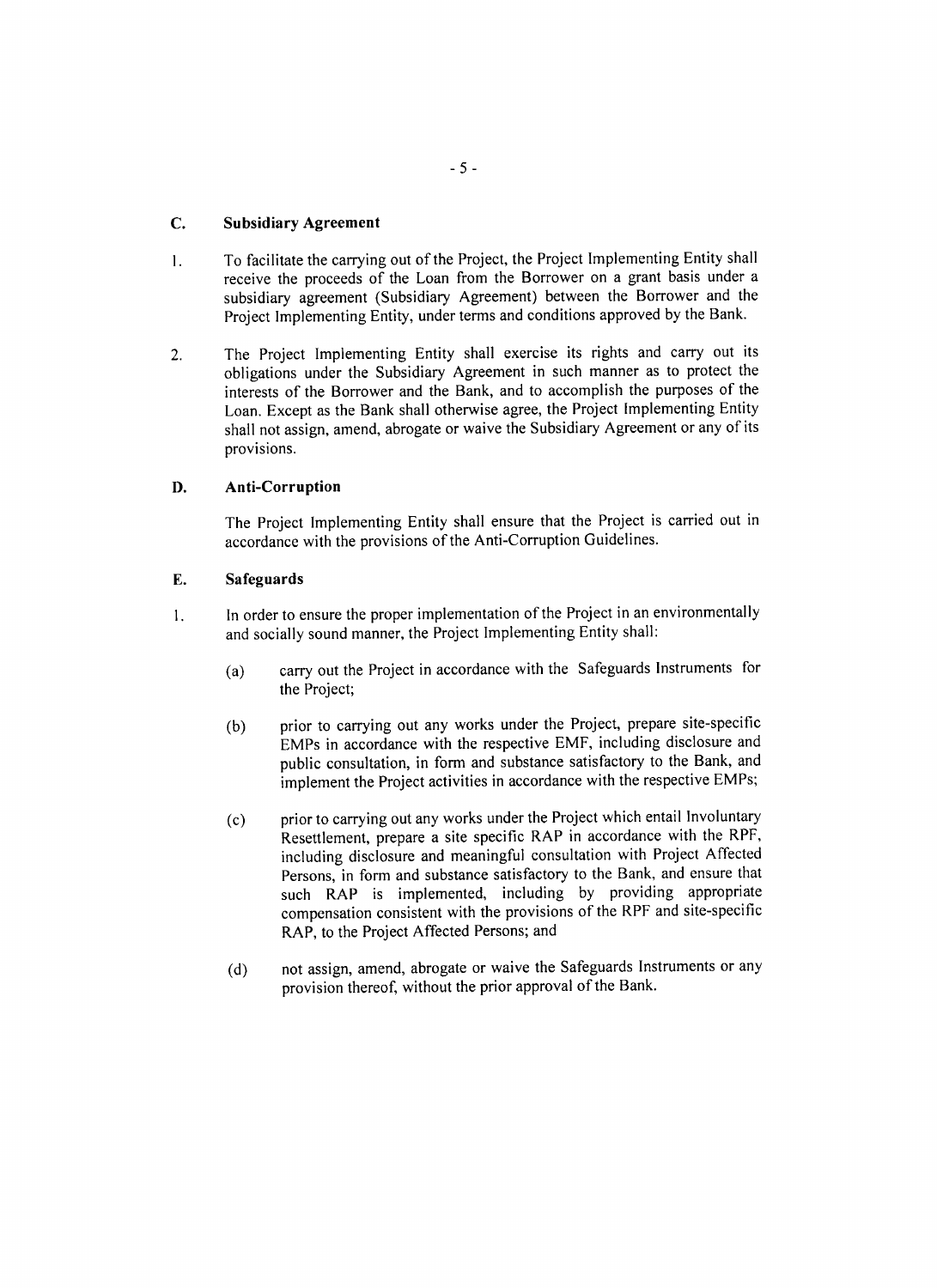- 2. In the event of any inconsistency between the provisions of any Safeguards Instruments and the provisions of this Agreement, the provisions of this Agreement shall prevail.
- **3.** The Project Implementing Entity shall ensure that the terms of reference of any consultancy in respect to the Project shall be satisfactory to the Bank following its review thereof and, to that end, such terms of reference shall duly incorporate the requirements of the Bank's Safeguards Policies then in force, as applied to the advice conveyed through such technical assistance.

## F. **Annual Work Plan and Budget**

- **I.** The PIE shall prepare and furnish to the Bank for review and approval, not later sixty **(60)** days after Effective Day and **by** each October **31** thereafter in each Fiscal Year during the implementation of the Project, a proposed annual work plan and budget covering all activities proposed to be carried out under the Project in the forthcoming Fiscal Year.
- 2. Each such proposed annual work plan and budget shall specify among the activities, any training activities that may be required under the Project, including: (a) the type of training; **(b)** the purpose of the training; (c) the personnel to be trained; **(d)** the institution or individual who will conduct the training; (e) the location and duration of the training; **(f)** the cost of the training; and **(g)** the expected outcome and impact of the training.

## **G. Other Undertakings/Urban Design Studies**

In order to promote effective implementation of Part **I** (a) of the Project, the Project Implementing Entity shall ensure that any urban design study undertaken under said part of the Project is satisfactory to the Bank.

## **Section II. Project Monitoring, Reporting and Evaluation**

## **A. Project Reports**

- **I.** The Project Implementing shall monitor and evaluate the progress of the Project and prepare Project Reports in accordance with the provisions of Section *5.08* **(b)** of the General Conditions and on the basis of indicators acceptable to the Bank. Each such Project Report shall cover the period of one semester, and shall be furnished to the Borrower not later one month after the end of the period covered **by** such report for incorporation and forwarding **by** the Borrower, through MoUD, to the Bank of the overall Project Report.
- 2. The Project Implementing Entity shall provide to the Borrower, through MoUD, not later than four (4) months after the Closing Date for incorporation in the report